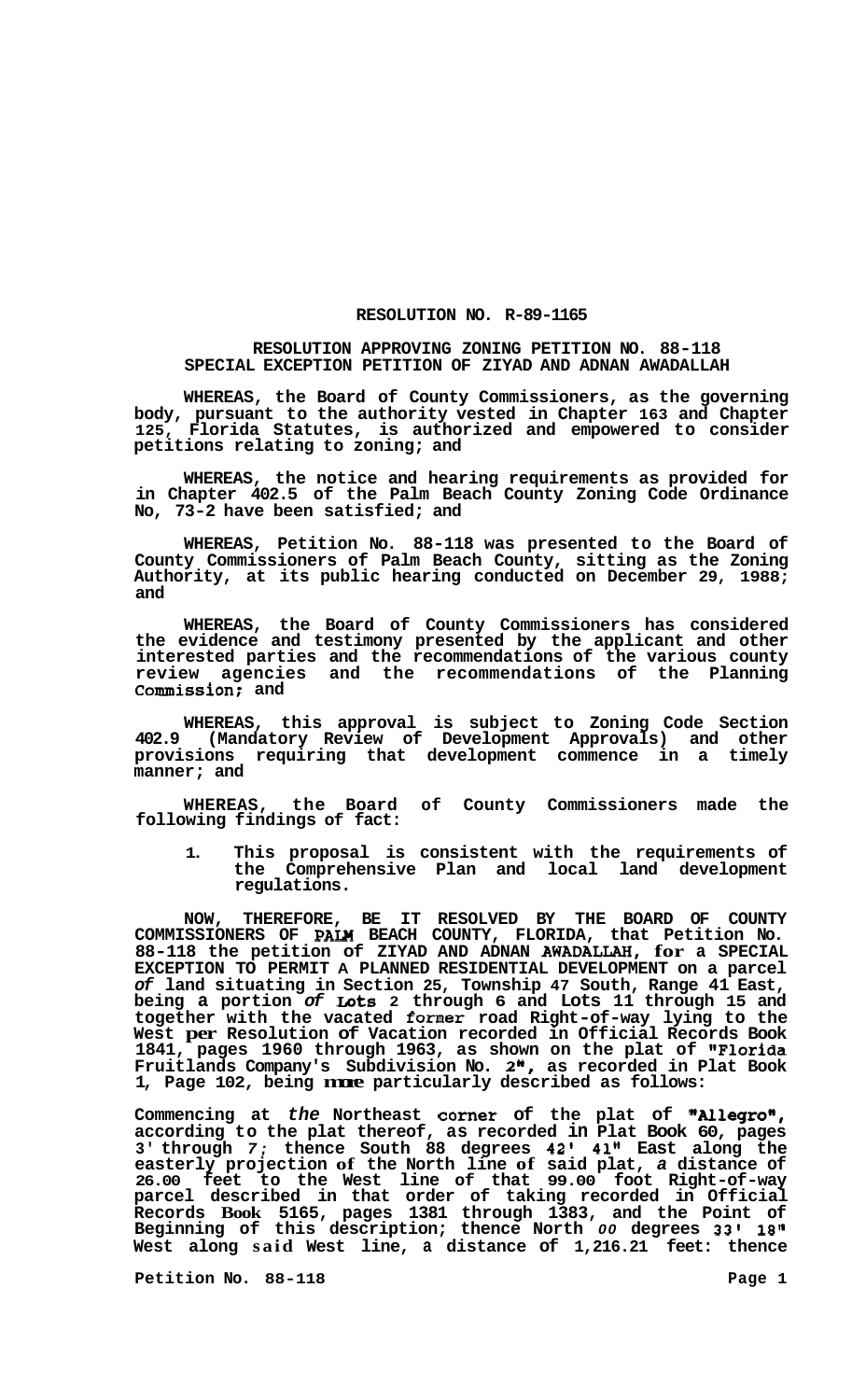**south 89 degrees 56' 55" West along the South line of "Holiday City at Boca Raton", as recorded in Plat Book 29, page 192, a distance of 1,026.66 feet to the Southwest corner of Lot 6, Block 2 of IIHoliday City at Boca Raton Section 2", as recorded in Plat Book 30, page 118; thence North 25 degrees** *00'* **0511 West, a distance of 73.49 feet; thence North 64 degrees 59 55" East, a distance of 100.00 feet; thence North 25 degrees** *00'* **05" West, a distance of 100.00 feet; thence South 64 degrees 59 5511 West, a distance of 85.20 feet; thence South** *87* **degrees 26' 20" West, a distance of 33.99 feet; thence South 64 degrees 59' 15" West along the southerly line of said "Holiday City at Boca Raton Section 2" and the southwesterly projection thereof, a distance of 1,400.03 feet to an intersection with a line 15.00 feet West of and parallel with, as measured at right angles to the West line of Lots 11 through 14 of said 'IFlorida Fruitlands Company's Subdivision No. 211; thence South** *00* **degrees 47' 50" East along said line, a distance of 911.13 feet; thence south 88 degrees 42' 41" East along the North line of said 18A11egro1' subdivision and the westerly extension thereof, a distance 2,438.39 feet to the Point of Beginning, being located on the west side of State Road <sup>7</sup>(US 441), approximately .1 mile south of Palmetto Park Road, in a RS-Single Family Residential Zoning District, was approved as advertised, subject to the following conditions:** 

- **1. Prior to Subdivision Review Committee approval, the master plan shall be amended to indicate the relocation of the recreation area to the interior of the project. The recreation area shall not be located within 160 feet of the perimeter of the site.**
- **2. The development shall be limited to 205 dwelling units.**
- **3. A vegetation removal permit shall be required prior to clearing the recreation area, retention area, utility and drainage easements and all on site rights-of-way.**

**The application for a Vegetation Removal permit shall include the proposed extent of the clearing operation and preservation measures. Individual lots shall not be cleared of native vegetation until after the Zoning Division has accepted the building permit application and approved a vegetation removal permit for that lot. The extent of clearing shall be limited to the minimum necessary to complete development. Native vegetation within setbacks areas shall be preserved.** 

- **4. The developer shall comply with all property development regulation of the RS-Single Family Residential Zoning District:**
- **5. Sewer service is available to the property. Therefore, no septic tank shall be permitted on the site.**
- **6. Water service is available to the property. Therefore, no well shall be permitted on the site to provide potable water.**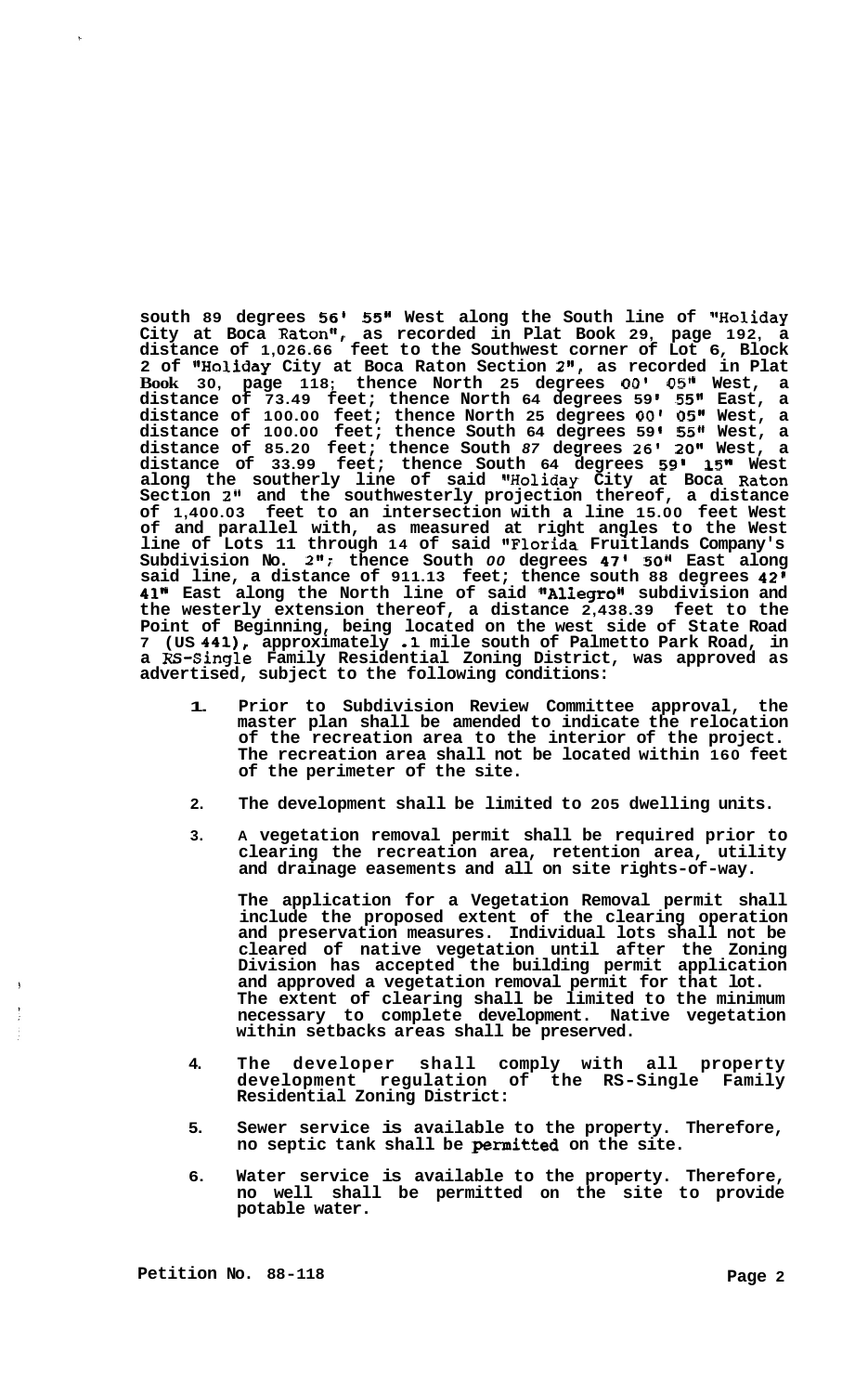- *7.*  **The petitioner shall provide discharge control and treatment for the stormwater runoff in accordance with all applicable agency requirements in effect at the time of the permit application. However, at a minimum, this development shall retain onsite the stormwater runoff generated by a three (3) year-one (1) hour storm with a total rainfall of 3 inches as required by the Permit Section, Land Development Division. In the event that the subject site abuts a Department of Transportation maintained roadway, concurrent approval from the Florida Department of Transportation will also be required. The drainage system shall be maintained in an acceptable condition as approved by the County Engineer. In the event that the drainage system is not adequately maintained as determined by the County Engineer, this matter will be referred to the Code Enforcement Board for enforcement.**
- *8.*  **Prior to Master Plan certification this developer shall provide Palm Beach County with verification of legal**  Such verification shall consist of:
	- **Annexation of the subject property into the**  a) **jurisdiction of the Lake Worth Drainage District; (or)**
	- **Approved construction plans of the proposed**  b) **underground pipe system into the Billsboro Canal; including:** 
		- **1) Permits from the South Florida Water Management District agreeing to accept stormwater discharges.**
		- **2) Drainage analysis of the subject site to ensure pipe size, slope and capacity.**
- **9. petitioner shall fund the construction of a left**  turn lane, south approach and a right turn lane, north **approach at the project's entrance and State Road 7 which shall align with S.W. Third Street concurrent with the 4 laning of State Road 7 by others. A letter of credit shall be posted prior to April 1, 1989 or prior to Site Plan approval.**
- **10** *<sup>0</sup>* **If required, the petitioner shall convey to Palm Beach County within 90 days** *of* **the approval of this project adequate road drainage easements through the project's internal surface water management system to provide legal positive outfall for all runoff from those segments of State Road 7 along the property frontage and for a maximum 400 ft. distance each side of the property boundary lines along State Road 7. Said easements shall be no less than 20 feet in width. The drainage system within the project shall have sufficient retention/detention capacity to meet the storm water discharge and treatment requirements of the applicable County Water Control District and South**

 $\mathbf{1}$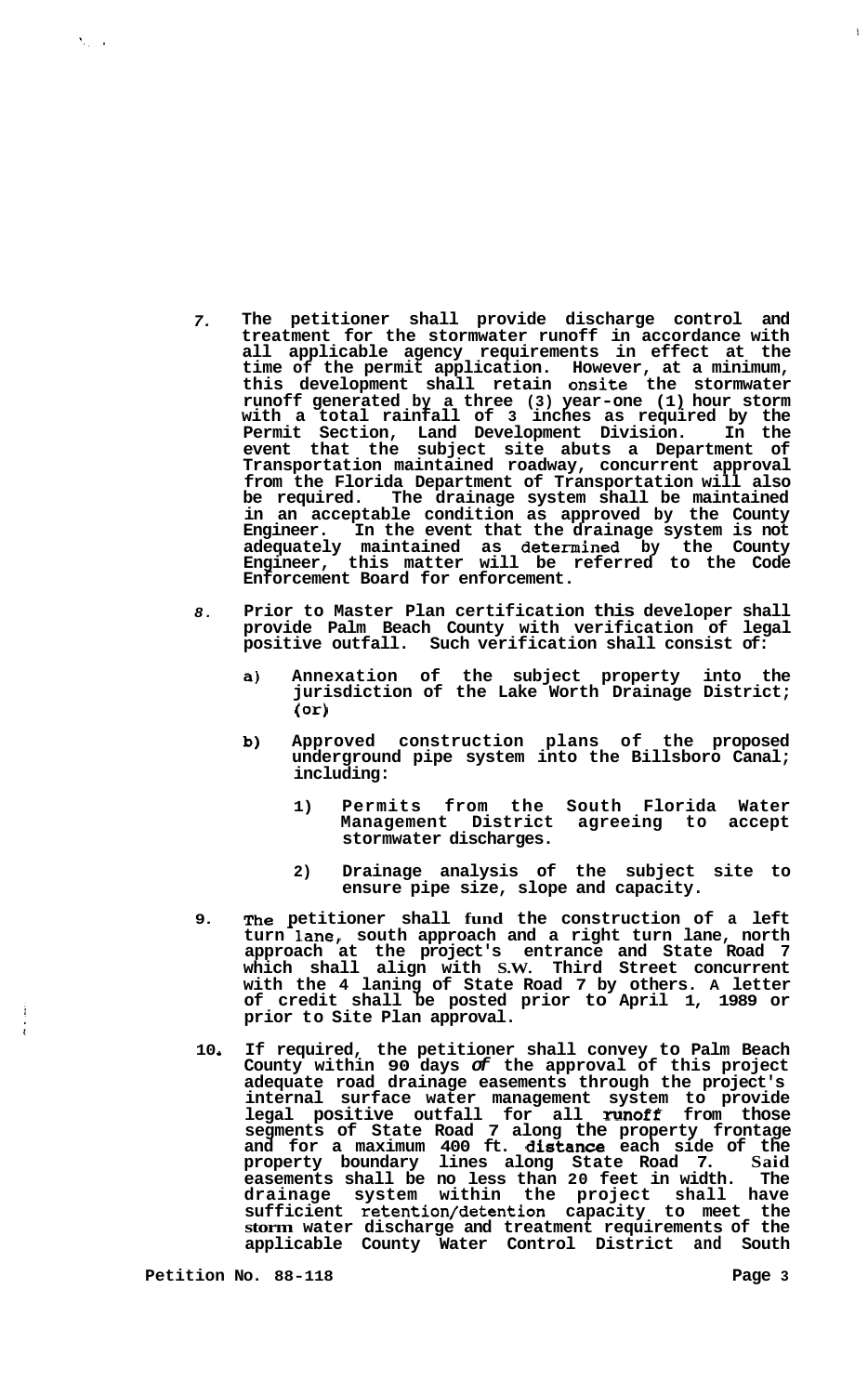**Florida Water Management for the combined runoft from the project and District the ultimate Thoroughfare Plan Road Section(s)of the included segment.** 

- **11. The petitioner shall pay a Fair Share Fee in the amount and manner required by the "Fair Share Contribution for Road Improvements Ordinance" as it presently exists or as it may from time to time be amended.**
- **12. In order to comply with the mandatory traffic performance standards the petitioner shall be restricted to the following phasing schedule:** 
	- **a) No building permits shall be issued for the subject site after December 31, 1991 until State Road 7 has been 6 laned from Broward County to Glades Road.**
- **13. The petitioner shall install or pay for modifications to signalization if warranted as determined by the County Engineer at S.W. Third Street and State Road 7. Should signalization not be warranted after 12 months of the final Certificate of Occupancy this property owner shall be relieved from this condition.**
- **14. Failure to comply with the conditions herein may result in the denial or revocation of a building permit: the issuance** *of* **a stop work order; the denial of a Certificate of Occupancy on any building or stlucture; or the denial or revocation of any permit or sipproval for any developer-owner, commercial-owner, lessee, or user of the subject property. Appeals from such action may be taken to the Palm Beach County Board of Adjustment or as otherwise provided in the Palm Beach County Zoning Code.**
- **15. The property owner shall plat the subject property in accordance with provisions of Palm Beach County's Subdivision Platting Ordinance 73-4 as amended.**
- **16. Simultaneously with application for Subdivision Review Committee review, the petitioner shall submit all graphics presented at the public hearings to the Zoning Division.**
- **17. No Building Permits shall be issued until the contracts have been let for State Road 7 as a four (4) lane median divided section from the Hillsboro** (!anal **to Palmetto Park Road.**

 $\mathcal{N}_{\rm eff}$  ,  $\mathcal{N}_{\rm eff}$